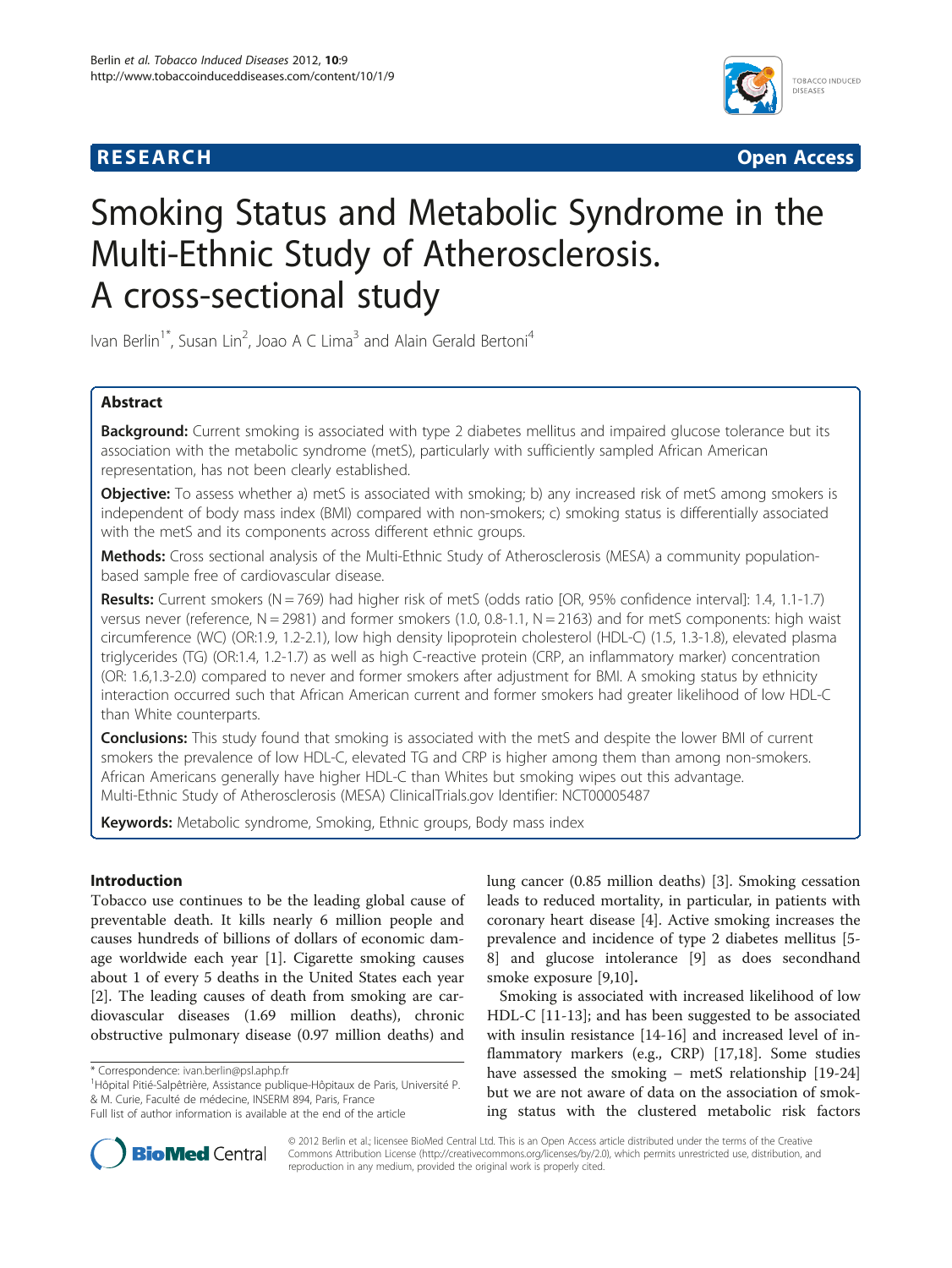known as metabolic syndrome and its components such as increased TG, reduced HDL-C concentrations, increased blood pressure (BP) and impaired fasting glucose (IFG) in multi-ethnic groups.

It is well known that cigarette smokers weigh less than non-smokers [\[25-30](#page-6-0)] and their age and gender adjusted body mass index (BMI) is on average 1 kg/m<sup>2</sup> less than that that of non-smokers [[31\]](#page-6-0). Despite this, compared to non-smokers, current smokers are more likely to have abdominal type obesity [[24,26,29\]](#page-6-0). The lower BMI of smokers compared to non-smokers raises questions regarding the impact of smoking on cardiovascular disease (CVD) risk factors such as the metS, its components and inflammatory markers such as CRP [\[32\]](#page-6-0).

Therefore the aims of this cross sectional analysis were a) to assess metabolic syndrome, its components and a CVD risk factor CRP among smokers compared to former and never smokers; b) to test the contribution of BMI on the associations between smoking status and these risk factors; and c) to evaluate whether the association of smoking status with these risk factors varies across ethnicity and secondarily by gender.

# Methods

# Study population

The Multi-Ethnic Study of Atherosclerosis (MESA) is a multicenter cohort study of participants recruited between 2000 and 2002; details regarding recruitment and design have previously been published [[33](#page-6-0)]. Briefly, it is a population-based sample of men and women aged 45– 84 who identified themselves as non-Hispanic White, African-American, Hispanic or Chinese American and were free of clinically apparent cardiovascular disease. Participants were recruited from six US communities: Baltimore City and County, MD, Chicago, Ill, Forsyth County, NC, Los Angeles County, CA, northern Manhattan and the Bronx, NY, and St Paul, MN. The institutional review boards of all participating centers approved the study and all participants gave informed consent. From the total sample  $(N = 6814)$  we excluded participants with missing smoking status or missing other data precluding the characterization of metabolic syndrome. We excluded participants with diabetes, or taking medicines for diabetes or having fasting glucose  $>125$  mg/dL, and those whose diabetes status was unknown. Thus, the study population consisted of 5913 participants: 37.6% non-Hispanic Whites, 23.6% African Americans, 10.7% Chinese Americans and 28.1% Hispanics.

# Measures

At baseline, questionnaires were used to obtain information about demographics, socioeconomic status, medical history and medications. Waist circumference at the umbilicus was measured to the nearest 0.1 cm using a steel

measuring tape. Height and weight was measured by a stadiometer and calibrated scale. Body mass index was calculated from height and weight as  $\text{kg/m}^2$ . Resting blood pressure was measured three times with participants in a seated position with a Dinamap model Pro100 automated oscillometric sphygmomanometer (Critikon); the average of the last two measurements was used in the analysis. Triglycerides, HDL-C, blood glucose, and plasma insulin concentrations were measured from blood samples obtained after a 12-hour fast. Metabolic syndrome was classified using the updated Adult Treatment Panel III (ATP III) definition [[34\]](#page-6-0) as three or more of the following: High WC (WC  $> 102$  cm for men and  $WC > 88$  cm for women); elevated TG ( $\geq 150$  mg/dL); low HDL-C (men  $< 40$  and women  $< 50$  mg/dL); elevated blood pressure (systolic blood pressure ≥130 or diastolic blood pressure ≥85 mmHg or use of medications for hypertension); and elevated fasting glucose (≥100 mg/dL). For Chinese Americans we used the International Diabetes Federation (IDF) cut off point for high WC:  $>90$  cm for men and  $>80$  cm for women [\[35](#page-6-0)]. We defined impaired fasting glucose as between 100 mg/dL and125 mg/dL. Insulin resistance was estimated by homeostasis model assessment of insulin resistance (HOMA-IR), calculated according to the formula (insulin  $(mU/I)*(glucose [mg/dL]0.055)/22.5)$ . The top quartile value was used as cutoff point to determine insulin resistance. CRP was measured using the BNII nephelometer (N High-Sensitivity CRP); intra-assay coefficient of variation for CRP range from 2.3 to 4.4% and inter-assay coefficients of variation range from 2.1 to 5.7% [\[36](#page-6-0)]. Elevated CRP was defined as  $CRP \ge 5$  mg/L [[37\]](#page-7-0). Physical activity was measured by using a detailed, semiquantitative questionnaire adapted from the Cross-Cultural Activity Participation Study [[38](#page-7-0)]. The sum of minutes spent in all activity types was multiplied by the metabolic equivalent (MET) level and physical activity level was expressed as min/week\*MET [\[39](#page-7-0)].

Never smoking was defined as lifetime consumption of less than 100 cigarettes  $(N = 2981)$ . There were 2163 former smokers. Among them, 2105 quit smoking  $\geq 1$ year earlier and 58 between 30 days and 1 year. These latter were added to the group of former smokers. The mean pack years was 21  $(SD = 25)$  for former and 27 (SD = 32) for current smokers. Data were analyzed according to smoking status and not according to pack years for two reasons. First, use of pack years does not provide information about former smoking status and can erase the effect of quitting. Second, a body of tobacco research has suggested that smoking induced disease risk, in particular cardiovascular risk, is dependent to a greater degree on the duration of exposure, and less dependent on the amount smoked (i.e. low number of cigarettes per day or occasional cigarette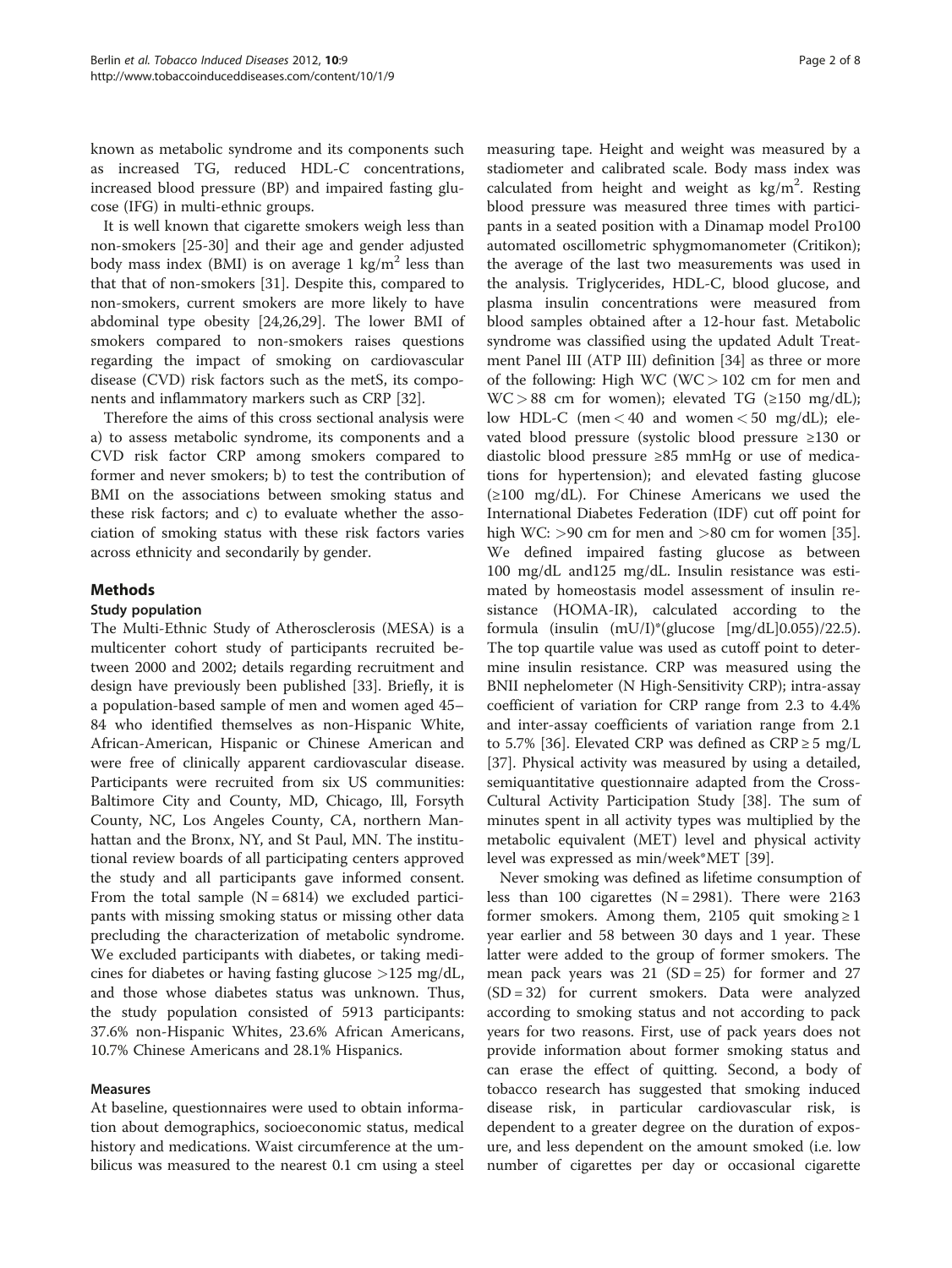smoking can also be associated with increased disease risk) [[40\]](#page-7-0).

Alcohol use was screened with the following questions: "Have you ever consumed alcoholic beverages?" and "Do you presently drink alcoholic beverages?" and participants were classified as current, former or never users.

### Data analysis

ANOVA and chi-square tests were used to examine the characteristics of the study participants by smoking status (never, former and current smoker). Logistic regression models were used to examine the association of smoking status with CVD risk factors with and without adjustment for BMI. The following factors were included as covariates: age, gender, ethnicity, site, household income, alcohol consumption, physical activity, lipid lowering and antihypertensive drugs and education. Interactions of race/ethnicity and gender with smoking status were tested for each CVD risk factor. Data are reported as frequencies and odds ratios (OR) with 95% confidence intervals (CI) if otherwise not indicated. Significance level was set at  $p \leq 0.05$ .

# Results

Current smokers were younger, and reported less household income and education than never smokers. Current smoking was the most frequent among non-Hispanic Whites and the less frequent among Chinese Americans. Use of antihypertensive medications or lipid lowering drugs were less frequent among current smokers than among never or former smokers and they reported more moderate/vigorous physical activity.

The prevalence of ATP-III metS was similar between the three smoking status groups. However, when looking at the individual metS components, the prevalence of all risk factors except IFG and HOMA-IR were significantly different between smokers, former smokers and never smokers. In particular, while among current smokers high WC, above normal BMI (overweight/obesity), and elevated BP were less frequent, current smokers had higher prevalence of low HDL-C, high plasma TG and elevated CRP (Table [1](#page-3-0)).

Table [2](#page-4-0) shows the associations of smoking status with metS and its components with and without adjustment for BMI. Smoking status was significantly associated with the presence of metS or high WC only in the models adjusted for BMI. Without adjustment for BMI, HOMA-IR was significantly less frequent among current smokers than among former or never smokers but the differences disappeared after adjustment for BMI (Table [2\)](#page-4-0).

The significant association of low HDL-C, elevated TG and elevated CRP with smoking status did not change after adjusting for BMI (Table [2](#page-4-0)).

Table [3](#page-4-0) shows the significant interactions of smoking status with ethnicity and gender. There was a significant interaction of smoking status with ethnic groups for HDL-C. Among African Americans both former and current smokers were more likely than never smokers to have low HDL-C while only current smokers were more likely to have low HDL-C among non-Hispanic Whites or Hispanics. Thus, the significant smoking status by ethnicity interaction results from the higher likelihood to have a higher prevalence of low-HDL-C among former smoker African Americans than among non-Hispanic Whites or Hispanics.

There was no statistically significant difference in elevated TG or high WC by smoking status neither among males nor among females. However, when adjustment was made for BMI, male current and former smokers were more likely to have high WC than never smokers. These associations were not statistically significant among females.

#### **Discussion**

This study found that current smoking is associated with the metS and despite the lower BMI of current smokers the prevalence of high WC, low HDL-C, elevated TG is higher than among non-smokers. The prevalence of high CRP, an inflammatory marker associated with CVD risk [[32\]](#page-6-0) was also higher among current smokers compared to never or former smokers. The only difference which occurred between smokers of different ethnic origin concerned low HDL-C: the highest risk for low HDL-C was observed among African American current and former smokers.

At any age, both male and female smokers have lower BMI than non-smokers or former smokers [[25](#page-6-0),[27,28,30](#page-6-0)]. Thus the question arises whether BMI influences or not the presence of metS and its components among persons of different smoking status: never, former or current smoking. When adjusted for BMI, we found that smokers were at higher risk of metS and high WC. Although smokers of this sample seemed to have less frequently insulin resistance than non-smokers (never or former smokers), this apparent benefit was simply related to the confounding effect of their lower BMI. Although adjustment for BMI had no influence on the prevalence of elevated blood pressure and impaired fasting glucose concentration, it revealed that the metS is more frequent among current than among former or never smokers, and that the high WC is associated with current smoking. Smoking seems to be associated with low HDL-C, high TG and CRP independently of BMI.

Conflicting data exist about the smoking status – metS relationship. Data from the Third National Health and Nutrition Examination Survey (NHANES III) showed that when adjusted for all modifiable lifestyle factors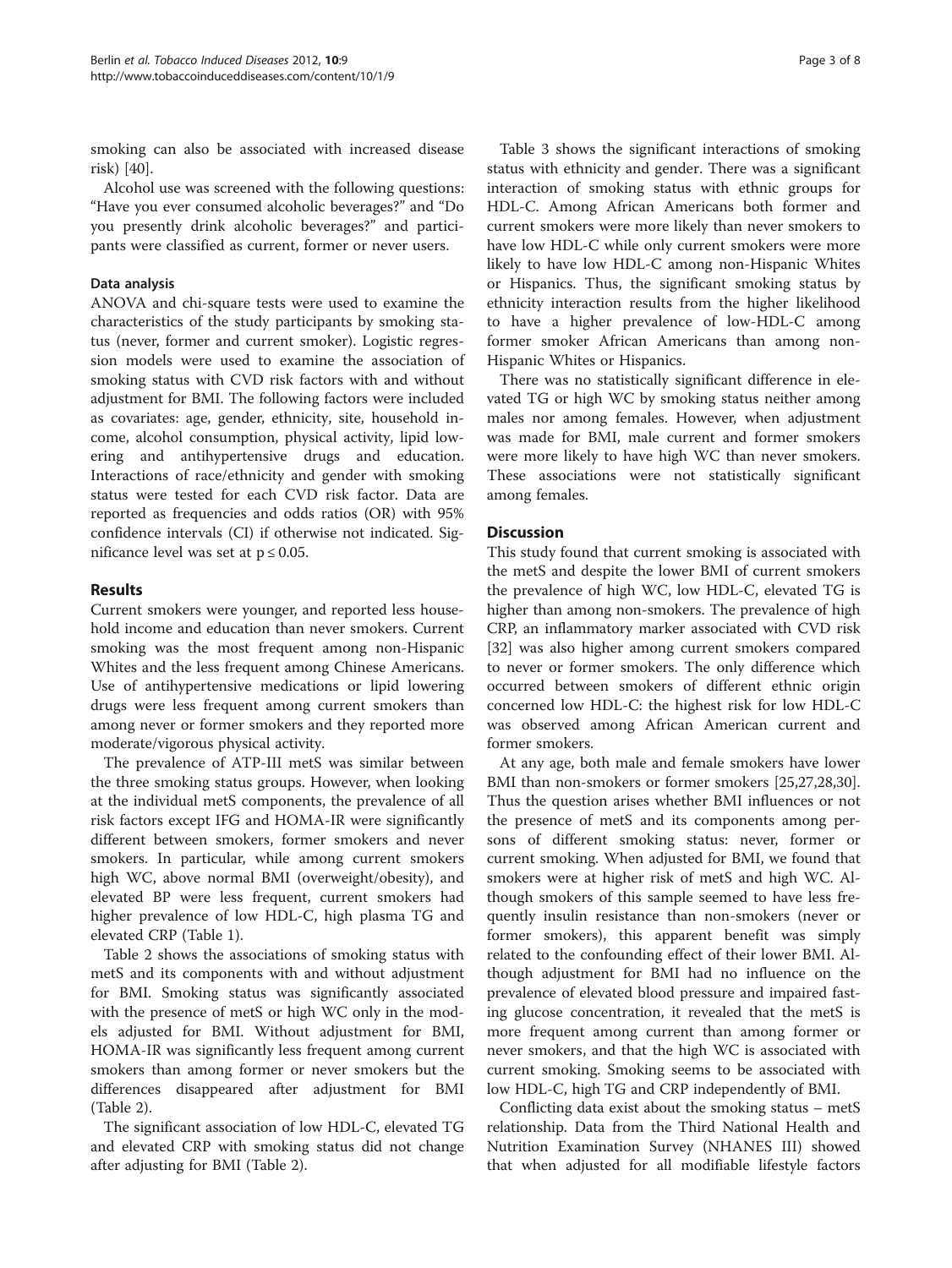# <span id="page-3-0"></span>Table 1 Characteristics of the study population by smoking status

|                                         | Never smoker | Former smoker | <b>Current smoker</b> | P-value |
|-----------------------------------------|--------------|---------------|-----------------------|---------|
|                                         | $N = 2981$   | $N = 2163$    | $N = 769$             |         |
| <b>Demographics</b>                     |              |               |                       |         |
| Age (years)                             | 61.8 (10.6)  | 63.2 (9.9)    | 57.8 (9.2)            | < 0.001 |
| Gender-Males (%)                        | 37.7         | 56.9          | 50.8                  | < 0.002 |
| Race/ethnicity (%)                      |              |               |                       | < 0.001 |
| Non-Hispanic White                      | 36.4         | 50.0          | 36.8                  |         |
| Chinese American                        | 17.7         | 6.1           | 4.7                   |         |
| African American                        | 23.3         | 26.1          | 36.3                  |         |
| Hispanic                                | 22.5         | 17.9          | 22.2                  |         |
| Education (%)                           |              |               |                       | < 0.001 |
| High school or less                     | 36.5         | 29.9          | 38                    |         |
| Some college                            | 24.8         | 30.8          | 37.8                  |         |
| Bachelor or graduate                    | 38.7         | 39.3          | 24.2                  |         |
| Household income level per year (%)     |              |               |                       | < 0.001 |
| $<$ \$25000                             | 31.9         | 26.0          | 31.5                  |         |
| $>\frac{25000}{1000}$ and $<$ \$50000   | 28.2         | 27.7          | 32.8                  |         |
| $>$ \$50000 and $<$ \$75000             | 16.4         | 18.6          | 18.4                  |         |
| $>$ \$75000                             | 23.4         | 27.7          | 17.3                  |         |
| <b>Medications</b>                      |              |               |                       |         |
| Use of antihypertensive medications (%) | 30.7         | 30.4          | 23.4                  | < 0.001 |
| Use of lipid lowering medications (%)   | 14.1         | 16.3          | 10.7                  | < 0.001 |
| <b>Behavioral variables</b>             |              |               |                       |         |
| Alcohol use (%)                         |              |               |                       | < 0.001 |
| Never                                   | 32.4         | 6.2           | 8.2                   |         |
| Former                                  | 18.2         | 28.4          | 22.5                  |         |
| Current                                 | 49.4         | 65.4          | 69.3                  |         |
| Physical activity (min/week-MET)        | 5604 (5625)  | 5857 (6095)   | 6631 (6662)           | < 0.001 |
| First quartile <2055                    | 26.0         | 23.2          | 25.6                  | < 0.001 |
| 2nd quartle (2055-4125)                 | 25.4         | 26.8          | 19.0                  |         |
| 3rd quartile (4125-7545)                | 24.8         | 25.7          | 23.9                  |         |
| 4th quartile (>7545)                    | 23.8         | 24.3          | 31.5                  |         |
| Cardiometabolic profile (%)             |              |               |                       |         |
| ATP-III Metabolic syndrome              | 26.5         | 26.3          | 27.3                  | 0.9     |
| Metabolic syndrome components           |              |               |                       |         |
| High WC                                 | 58.2         | 53.5          | 51.6                  | < 0.001 |
| Elevated BP                             | 50.9         | 54.8          | 44.0                  | < 0.001 |
| Low HDL-C                               | 34.1         | 31.4          | 42.0                  | < 0.001 |
| Elevated TG                             | 27.6         | 26.1          | 32.3                  | 0.005   |
| Impaired fasting glucose                | 15.7         | 16.3          | 14.7                  | 0.6     |
| Insulinresistance (HOMA-IR)             | 25.5         | 26.6          | 23.6                  | 0.3     |
| Elevated CRP                            | 18.1         | 19.5          | 24.0                  | 0.001   |
| Normal weight (BMI < 25)                | 32.7         | 27.3          | 30.9                  | < 0.001 |
| Obese (BMI > 29.9)                      | 29.0         | 31.6          | 28.2                  | 0.08    |

Data are means (SD) or percentages.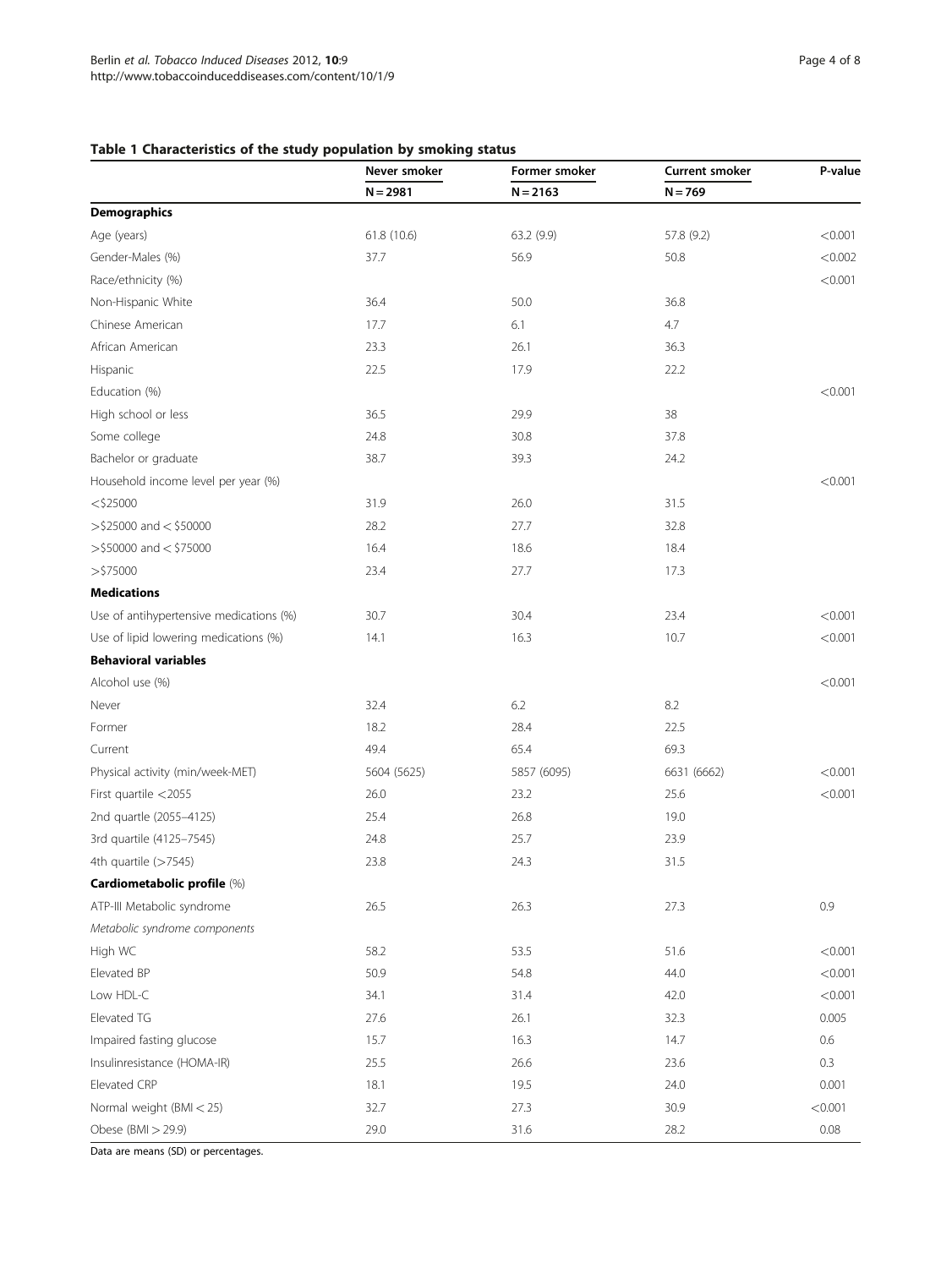|                               | <b>BMI</b> unadjusted OR |                   |                    | p-value | <b>BMI</b> adjusted OR  | p-value           |                    |           |  |
|-------------------------------|--------------------------|-------------------|--------------------|---------|-------------------------|-------------------|--------------------|-----------|--|
|                               | Never<br>smokers         | Former<br>smokers | Current<br>smokers |         | <b>Never</b><br>smokers | Former<br>smokers | Current<br>smokers |           |  |
| Metabolic syndrome            | reference                | $1.0(0.9-1.2)$    | $1.1$ (.9-1.3)     | 0.5     | reference               | $1.0(0.8-1.1)$    | $1.4(1.1-1.7)$     | 0.03      |  |
| Metabolic syndrome components |                          |                   |                    |         |                         |                   |                    |           |  |
| High WC                       | reference                | $1.1(0.9-1.2)$    | $0.9(0.7-1.1)$     | 0.2     | reference               | $1.1(0.9-1.3)$    | $1.6(1.2-2.1)$     | 0.004     |  |
| Elevated BP                   | reference                | $1.1(0.9-1.2)$    | $0.9(0.7-1.0)$     | 0.09    | reference               | $1.0(0.9-1.2)$    | $0.9(0.8-1.1)$     | 0.5       |  |
| Low HDL-C                     | reference                | $1.0(0.9-1.1)$    | $1.3(1.2-1.6)$     | 0.001   | reference               | $1.0(0.8-1.1)$    | $1.5(1.3-1.8)$     | $<$ 0.001 |  |
| Elevated TG                   | reference                | $1.0(0.9-1.1)$    | $1.1(1.1-1.6)$     | 0.009   | reference               | $1.0(0.8-1.1)$    | $1.4(1.2-1.7)$     | $<$ 0.001 |  |
| Impaired fasting glucose      | reference                | $1.0(0.8-1.1)$    | $1(0.8-1.2)$       | 0.9     | reference               | $0.9(0.8-1.1)$    | $1.1(0.9-1.4)$     | 0.2       |  |
| Insulin resistance (HOMA-IR)  | reference                | $1.1(0.9-1.2)$    | $0.8(0.7-0.98)$    | 0.02    | reference               | $1(0.9-1.2)$      | $1.0(0.8-1.2)$     | 0.9       |  |
| Flevated CRP                  | reference                | $1.2(1.03-1.4)$   | $1.3(1.1-1.6)$     | 0.01    | reference               | $1.2(0.98-1.4)$   | $1.6(1.3-2.0)$     | $<$ 0.001 |  |

#### <span id="page-4-0"></span>Table 2 Effect of body mass index (BMI) on the association of cardiovascular disease risk factors with smoking status

Adjusted for age, gender, ethnicity, site, household income, alcohol consumption, physical activity, lipid lowering and antihypertensive drug and education. OR are shown with one decimal for clarity.

Data are odds ratios (OR) and (95% confidence intervals).

current smoking, when compared to never smoking, was associated with increased risk of metS when adjusted for BMI for both men and women [\[19](#page-6-0)]. In a Korean population, more than 20 pack-year smoking has been found to be associated with a 1.9 fold risk of BMI adjusted metS [[20\]](#page-6-0). A recent cross sectional study did not find an association between smoking status and metS [[21\]](#page-6-0) but no adjustment was made for BMI. Geslain-Biquez et al. [[22](#page-6-0)] reported that the frequency of metS was higher among smokers (22.5%) than among non-smokers (15.3%). In this sample there was no difference in BMI between smokers and non-smokers showing that at equal BMI smoking is associated with increased prevalence of metS. To our knowledge only two prospective studies reported about incident metS and smoking status. Carnethon et al. [[23\]](#page-6-0) found when analyzing data of the CARDIA study that baseline smoking status did not predict incident metS during an average follow up of 13.6 years but there is no information what was the percent of smokers who became former smokers which potentially could

# Table 3 Differential association of metabolic syndrome components with smoking status by gender and race

|                                              | <b>BMI</b> unadjusted OR |                                |                    | p-value | <b>BMI</b> adjusted OR  |                                | p-value              |       |
|----------------------------------------------|--------------------------|--------------------------------|--------------------|---------|-------------------------|--------------------------------|----------------------|-------|
|                                              | Never<br>smokers         | <b>Former</b><br>smokers       | Current<br>smokers |         | <b>Never</b><br>smokers | <b>Former</b><br>smokers       | Current<br>smokers   |       |
| <b>Elevated TG*</b>                          |                          |                                |                    |         |                         |                                |                      |       |
| Males                                        | reference                | $1.0(0.8-1.3)$                 | $1.4(1.1-1.8)$     | 0.055   | reference               | $1.0(0.8-1.2)$                 | $1.5(1.1-2.0)$       | 0.006 |
| Females                                      | reference                | $1.0(0.8-1.2)$                 | $1.3(0.9-1.7)$     | 0.3     |                         | reference 1.0 (0.8-1.2)        | $1.4(0.99-1.8)$      | 0.06  |
| Interaction of gender with smoking status    |                          |                                |                    | 0.02    |                         |                                |                      | 0.04  |
| High WC*                                     |                          |                                |                    |         |                         |                                |                      |       |
| Males                                        | reference                | $1.2(1.0-1.5)$                 | $1.1(0.9-1.4)$     | 0.1     |                         | reference <b>1.3 (1.0-1.7)</b> | $2.2(1.5-3.3)<0.001$ |       |
| Females                                      | reference                | $1.0(0.9-1.3)$                 | $0.8(0.6-1.0)$     | 0.08    | reference               | $1.0(0.8-1.3)$                 | $1.2(0.8-1.8)$       | 0.7   |
| Interaction of gender with smoking status    |                          | $<$ 0.001                      |                    |         |                         | $<$ 0.001                      |                      |       |
| Low HDL-C**                                  |                          |                                |                    |         |                         |                                |                      |       |
| Non-Hispanic Whites                          | reference                | $0.8(0.7-1.0)$                 | $1.3(1.0-1.7)$     | 0.02    | reference               | $0.9(0.7-1.0)$                 | $1.5(1.1-2.0)$       | 0.001 |
| African Americans                            |                          | reference <b>1.5 (1.1-1.9)</b> | $1.6(1.1-2.2)$     | 0.007   |                         | reference 1.4 (1.1-1.9)        | $1.8(1.3-2.6)$       | 0.001 |
| <b>Hispanics</b>                             | reference                | $1.1(0.8-1.5)$                 | $1.5(1.0-2.2)$     | 0.01    |                         | reference 1.1 (0.8-1.4)        | $1.6(1.1-2.3)$       | 0.07  |
| Chinese Americans                            | reference                | $0.7(0.4-1.2)$                 | $1.2(0.6-2.5)$     | 0.3     | reference               | $0.7(0.4-1.1)$                 | $1.1(0.5-2.3)$       | 0.3   |
| Interaction of ethnicity with smoking status |                          |                                | 0.056              |         |                         |                                |                      | 0.026 |

\*Adjusted for age, ethnicity, site, household income, alcohol consumption, physical activity, lipid lowering and antihypertensive drug and education. \*\*Adjusted for age, gender, site, household income, alcohol consumption, physical activity, lipid lowering and antihypertensive drug and education. OR are shown with one decimal for clarity.

Data are odds ratios (OR) and (95% confidence intervals).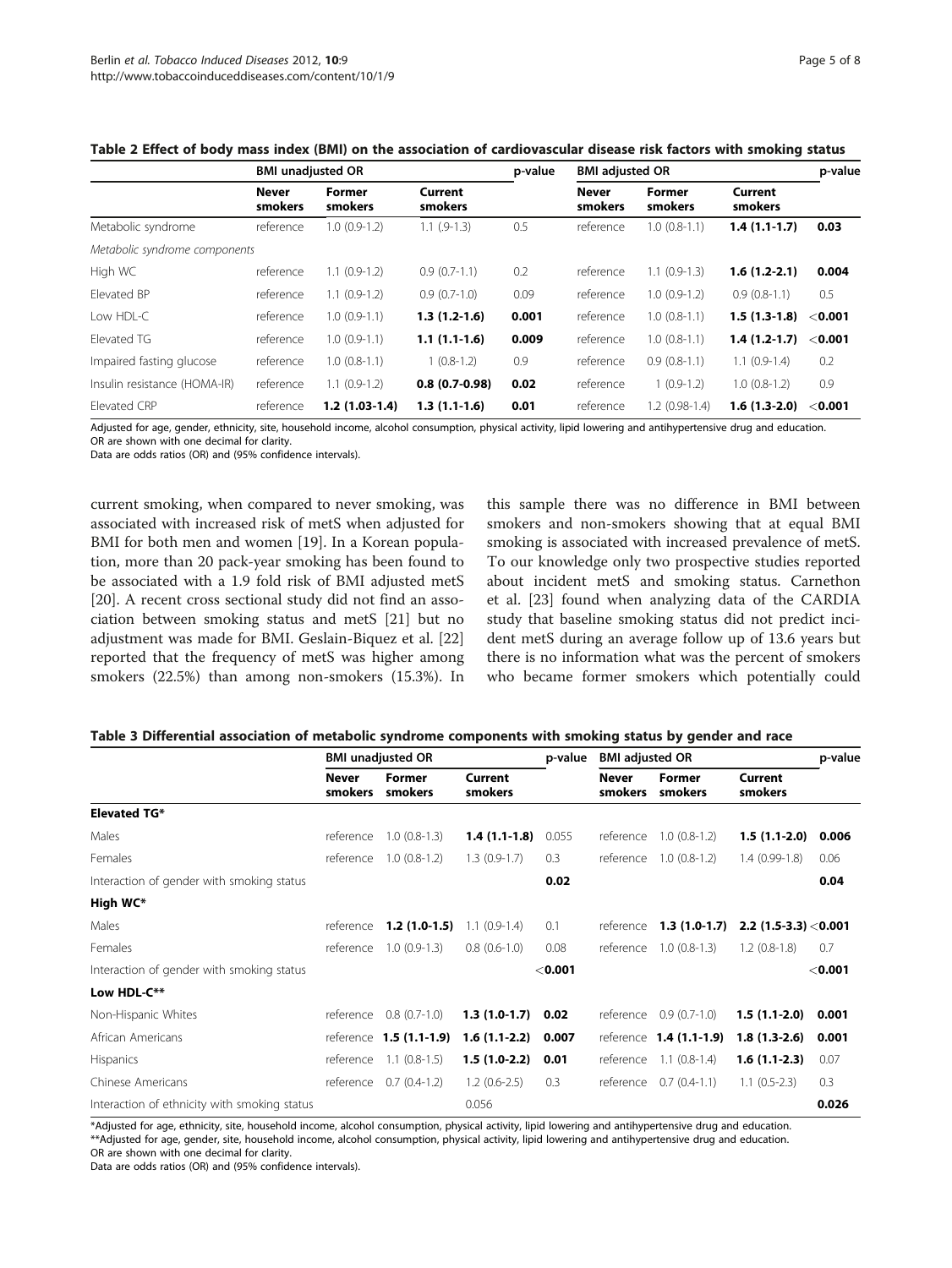reduce the risk of developing metS. Although this study demonstrated ethnic differences in developing metS, it did not report on ethnicity by smoking status interaction [[23\]](#page-6-0). In a Turkish population during a mean follow up of 5.9 years smoking was inversely associated with WC and among women smoking reduced the risk of metS by half; however this "protective" effect of smoking on metS was not accompanied by a subsequent reduction in coronary heart disease or all-cause mortality [\[24](#page-6-0)].

In the current sample the multivariate analysis showed that smoking status was not associated with blood pressure. The relationship between smoking and blood pressure is controversial some studies reporting higher others lower blood pressure [[41](#page-7-0)]. However, compared to non-smokers, smoking has been more consistently found to be associated with lower systolic and diastolic blood pressure in Nord-American [\[17](#page-6-0)], European [[24](#page-6-0),[42](#page-7-0)] and Asian populations [\[43,44\]](#page-7-0). The lower blood pressure found among smokers may be associated with their lower BMI as shown in the present study.

In the present study we did not find in the multivariate analysis that HOMA IR, a proxy measure of insulin resistance, or fasting plasma glucose concentration were associated with smoking status. It has been suggested that the insulin resistance syndrome is the key player between cigarette smoking and CVD [\[15](#page-6-0)]. This hypothesis is mainly based on acute human lab studies [[14,16\]](#page-6-0) and on the considerations that smoking may result in reduced skeletal muscular blood flow, vascular changes and abdominal type adiposity, all potentially associated with reduced insulin-mediated glucose uptake and insulin sensitivity. However, a large cross sectional study did not confirm that active smoking was associated with increased insulin resistance [[45\]](#page-7-0). Further studies are needed to explore specifically the smoking - insulin resistance relationship.

Because of the demonstrated ethnic and gender differences in the prevalence of the metS and its components [[46-50](#page-7-0)], this study tested whether the association of the metS and its components with smoking varied by ethnicity and secondarily by gender. There was no apparent evidence that the studied CVD risk factors associated with smoking varied significantly by ethnic groups except the finding that low HDL-C was more prevalent among African American current and former smokers compared with non-smokers and their counterparts in other ethnic groups. African Americans generally have higher HDL-C than non-Hispanic Whites. According to the present data smoking is associated with reduction in (the protective) HDL-C in African Americans and may increase by this their CVD risk more than among non-Hispanic Whites. This finding strongly suggests that intensive specific interventions should be targeted among African American smokers and former smokers to improve their smoking induced negative lipid profile to reduce the burden of CVD risk.

The prevalence of metS components and CRP did not differ between males and females according to smoking status suggesting a similar risk factor level among men and women smokers. The unfavourable association of current and former smoking with high WC after adjustment for BMI became significant only among males. It is not clear whether this differential association with gender concerning only WC was related to the intensity of exposure to tobacco or to other factors. Future studies are needed to examine the plausible causes.

There are several limitations to this study. This was a cross sectional analysis; smoking status was based on self-report and no biological validation approaches such as expired air carbon monoxide or saliva/plasma/urine cotinine concentrations were used to confirm self-report of smoking status. BMI is inversely related with the number of cigarettes smoked per day [[26](#page-6-0)]. It has also been shown that HDL-C levels decrease on a dosedependent way with increases in the number of cigarettes smoked per day [[11\]](#page-6-0). It would have been important to analyze if, among current smokers, these dose–response relationships exist for other metS components and whether they are similar or not across the different ethnic groups or gender. Unfortunately, this could not have been done because of the low power for these analyses: among current smokers cigarettes per day categories by ethnic groups or by gender yielded very few cell numbers. A major limitation is that the cross sectional nature of the data did not allow assessing prospectively changes in metS and its components in particular among smokers who quit.

Because smokers cite control of body weight as a reason to continue smoking [[51-55\]](#page-7-0) and the tobacco industry reinforces this notion through advertising [[56](#page-7-0)] it is important to look at the effect of the lower body weight associated with current smoking on CVD risk factors such as metS components and inflammatory markers. This study found that lower BMI of current smokers does not improve their lipid profile and the inflammatory marker CRP. This can partially explain that lower BMI of smokers does not protect against developing smoking related cardiovascular disorders.

In conclusion, smoking is associated with the metS and despite the lower BMI of smokers compared to non-smokers the risk profile of components of metS with demonstrated association with CVD risk is maintained. Among African Americans who generally have higher HDL-C than Whites, smoking nullifies this advantage. Current smoking may differentially be associated with metS components in specific ethnic groups or among males potentially leading to a differentially increased CVD risk.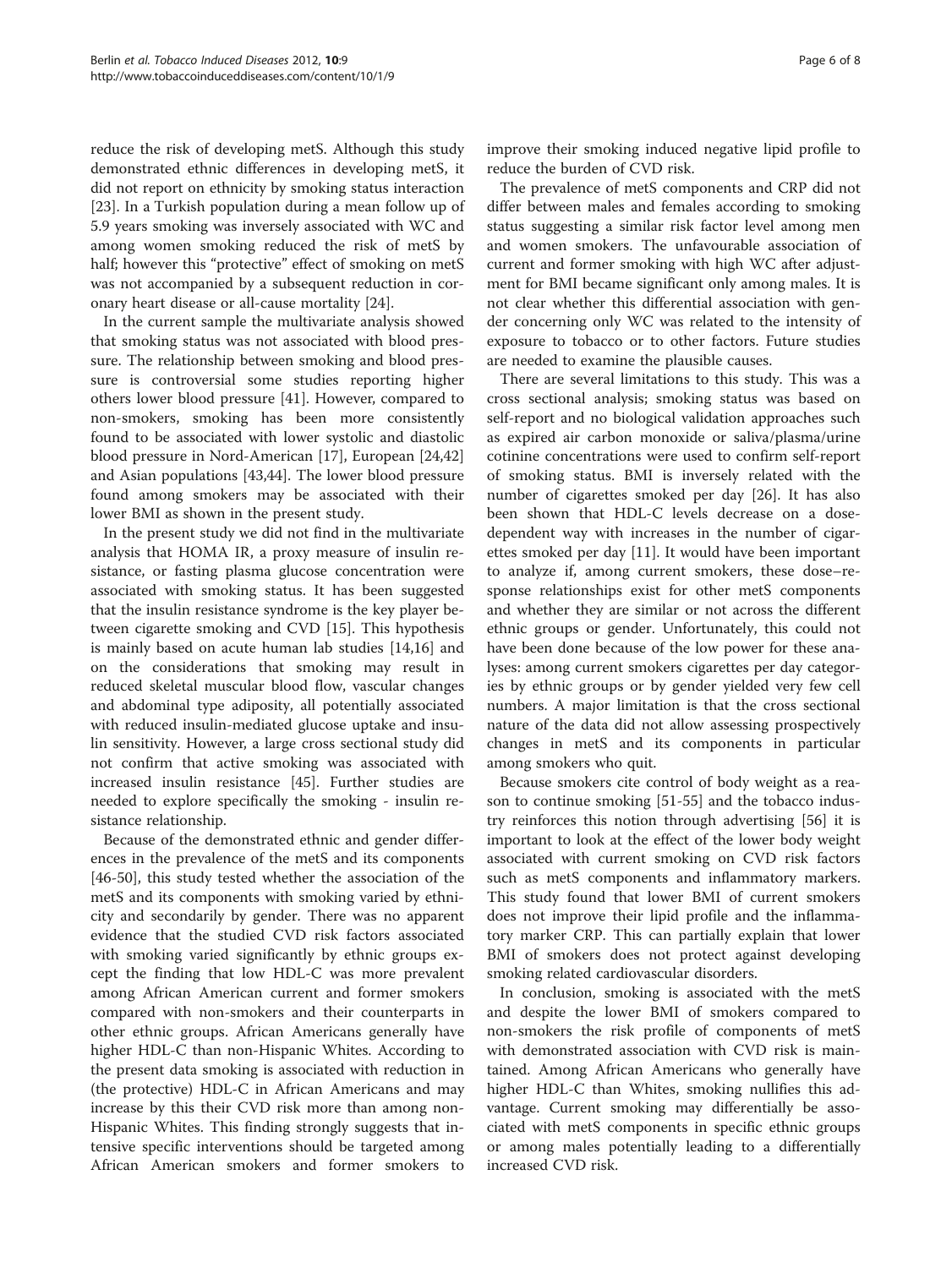#### <span id="page-6-0"></span>Competing interests

Author Disclosure Statement: None of the authors reports competing financial interest in connection with this manuscript. I. Berlin has a tenureship salary from Université P.& M. Curie and Assistance publique-Hôpitaux de Paris. He had no any other funding source supporting this work. He reports having received honoraria for consultancies over the past 5 years from Sanofi-Aventis and Pfizer Ltd. without any relationship with this manuscript. Susan Lin, Joao Lima and Alain G. Bertoni report no conflict of interest. None of the authors declare any non-financial competing interests. All authors declare not having any kind of relationship with the tobacco or alcohol industry.

#### Authors' contributions

IB and SL conceived and drafted the first version of the manuscript. IB, SL and AB drafted the statistical analytical plan. IB and SL analyzed the data. JL participated in the design of the study and helped to draft the manuscript. All authors read and approved the final manuscript.

#### Acknowledgments

The authors thank the other investigators, the staff, and the participants of the MESA study for their valuable contributions. A full list of participating MESA investigators and institutions can be found at http://www.mesa-nhlbi. org.The MESA study was supported by contracts N01-HC-95159 through N01-HC-95169 from the National Heart, Lung and Blood Institute.

#### Author details

<sup>1</sup>Hôpital Pitié-Salpêtrière, Assistance publique-Hôpitaux de Paris, Université P. & M. Curie, Faculté de médecine, INSERM 894, Paris, France. <sup>2</sup>Center for Family and Community Medicine, Columbia University, New York, NY, USA. <sup>3</sup> Johns Hopkins University School of Medicine, Baltimore, MD, USA. <sup>4</sup>Wake Forest University School of Medicine, Winston-Salem, NC, USA.

#### Received: 30 March 2012 Accepted: 9 June 2012 Published: 20 June 2012

#### References

- WHO Report on the Global Tobacco Epidemic: Warning about the dangers of tobacco. 2012. http://whqlibdoc.who.int/hq/2011/ WHO\_NMH\_TFI\_11.3\_eng.pdf. Accessed on Jan 19, 2012.
- 2. Center for Disease Control: Smoking & Tobacco Use Tobacco related mortality. 2012. [http://www.cdc.gov/tobacco/data\\_statistics/fact\\_sheets/](http://www.cdc.gov/tobacco/data_statistics/fact_sheets/health_effects/tobacco_related_mortality) [health\\_effects/tobacco\\_related\\_mortality/](http://www.cdc.gov/tobacco/data_statistics/fact_sheets/health_effects/tobacco_related_mortality)Accessed on Jan 19, 2012.
- 3. Ezzati M, Lopez AD: Estimates of global mortality attributable to smoking in 2000. Lancet 2003, 362(9387):847–852.
- 4. Critchley J, Capewell S: Smoking cessation for the secondary prevention of coronary heart disease. Cochrane Database Syst Rev 2004, 1:CD003041.
- 5. Berlin I: Smoking-induced metabolic disorders: a review. Diabetes Metab 2008, 34:307–314.
- 6. Willi C, Bodenmann P, Ghali WA, Faris PD, Cornuz J: Active smoking and the risk of type 2 diabetes: a systematic review and meta-analysis. JAMA 2007, 298:2654–2664.
- 7. Yeh HC, Duncan BB, Schmidt MI, Wang NY, Brancati FL: Smoking, smoking cessation, and risk for type 2 diabetes mellitus: a cohort study. Ann Intern Med 2010, 152:10–17.
- Luo J, Rossouw J, Tong E, Giovino GA, Lee C, Chen C, Ockene JK, Qi L, Margolis KL: Smoking cessation, weight gain, and risk of type 2 diabetes mellitus among postmenopausal women. Arch Intern Med 2012, 172:438–440.
- 9. Houston TK, Person SD, Pletcher MJ, Liu K, Iribarren C, Kiefe CI: Active and passive smoking and development of glucose intolerance among young adults in a prospective cohort: CARDIA study. BMJ 2006, 332:1064–1069.
- 10. Kowall B, Rathmann W, Strassburger K, Heier M, Holle R, Thorand B, Giani G, Peters A, Meisinger C: Association of passive and active smoking with incident type 2 diabetes mellitus in the elderly population: the KORA S4/ F4 cohort study. Eur J Epidemiol 2010, 25:393–402.
- 11. Craig WY, Palomaki GE, Haddow JE: Cigarette smoking and serum lipid and lipoprotein concentrations: an analysis of published data. BMJ. 1989, 298:784–788.
- 12. Bakhru A, Erlinger TP: Smoking cessation and cardiovascular disease risk factors: results from the Third National Health and Nutrition Examination Survey. PLoS Med 2005, 2(6):e160.
- 13. Rouvre M, Vol S, Gusto G, et al: Low high density lipoprotein cholesterol: prevalence and associated risk-factors in a large French population. Ann Epidemiol 2010, 21:118–127.
- 14. Attvall S, Fowelin J, Lager I, Von Schenck H, Smith U: Smoking induces insulin resistance–a potential link with the insulin resistance syndrome. J Intern Med 1993, 233:327–332.
- 15. Reaven G, Tsao PS: Insulin resistance and compensatory hyperinsulinemia: the key player between cigarette smoking and cardiovascular disease? J Am Coll Cardiol 2003, 41:1044–1047.
- 16. Borissova AM, Tankova T, Kirilov G, Dakovska L, Krivoshiev S: The effect of smoking on peripheral insulin sensitivity and plasma endothelin level. Diabetes Metab 2004, 30:147–152.
- 17. Bazzano LA, He J, Muntner P, Vupputuri S, Whelton PK: Relationship between cigarette smoking and novel risk factors for cardiovascular disease in the United States. Ann Intern Med 2003, 138:891–897.
- 18. Tonstad S, Cowan JL: C-reactive protein as a predictor of disease in smokers and former smokers: a review. Int J Clin Pract 2009, 63:1634-1641.
- 19. Zhu S, St-Onge MP, Heshka S, Heymsfield SB: Lifestyle behaviors associated with lower risk of having the metabolic syndrome. Metabolism 2004, 53:1503–1511.
- 20. Lee WY, Jung CH, Park JS, Rhee EJ, Kim SW: Effects of smoking, alcohol, exercise, education, and family history on the metabolic syndrome as defined by the ATP III. Diabetes Res Clin Pract 2005, 67:70-77
- 21. Katano S, Nakamura Y, Nakamura A, et al: Relationship among physical activity, smoking, drinking and clustering of the metabolic syndrome diagnostic components. J Atheroscler Thromb 2010, 17:644–650.
- Geslain-Biquez C, Vol S, Tichet J, Caradec A, D'Hour A, Balkau B: The metabolic syndrome in smokers. The D.E.S.I.R. study. Diabetes Metab 2003, 29:226–234.
- 23. Carnethon MR, Loria CM, Hill JO, Sidney S, Savage PJ, Liu K: Risk factors for the metabolic syndrome: the Coronary Artery Risk Development in Young Adults (CARDIA) study, 1985–2001. Diabetes Care 2004, 27:2707–2715.
- 24. Onat A, Ozhan H, Esen AM, et al: Prospective epidemiologic evidence of a "protective" effect of smoking on metabolic syndrome and diabetes among Turkish women–without associated overall health benefit. Atherosclerosis 2007, 193:380–388.
- 25. Williamson DF, Madans J, Anda RF, Kleinman JC, Giovino GA, Byers T: Smoking cessation and severity of weight gain in a national cohort. N Engl J Med 1991, 324:739–745.
- 26. Shimokata H, Muller DC, Andres R: Studies in the distribution of body fat III. Effects of cigarette smoking. JAMA 1989, 261:1169–1173.
- 27. Molarius A, Seidell JC, Kuulasmaa K, Dobson AJ, Sans S: Smoking and relative body weight: an international perspective from the WHO MONICA Project. J Epidemiol Community Health 1997, 51:252–260.
- 28. Albanes D, Jones DY, Micozzi MS, Mattson ME: Associations between smoking and body weight in the US population: analysis of NHANES II. Am J Public Health 1987, 77:439–444.
- 29. Chiolero A, Faeh D, Paccaud F, Cornuz J: Consequences of smoking for body weight, body fat distribution, and insulin resistance. Am J Clin Nutr 2008, 87:801–809.
- 30. Canoy D, Wareham N, Luben R, et al: Cigarette smoking and fat distribution in 21,828 British men and women: a population-based study. Obes Res 2005, 13:1466–1475.
- 31. Bamia C, Trichopoulou A, Lenas D, Trichopoulos D: Tobacco smoking in relation to body fat mass and distribution in a general population sample. Int J Obes Relat Metab Disord 2004, 28:1091-1096.
- 32. The Emerging Risk Factors Collaboration: C-reactive protein concentration and risk of coronary heart disease, stroke, and mortality: an individual participant metaanalysis. Lancet 2010, 375:132–140.
- 33. Bild DE, Bluemke DA, Burke GL, et al: Multi-ethnic study of atherosclerosis: objectives and design. Am J Epidemiol 2002, 156:871–881.
- 34. Grundy SM, Brewer HB Jr, Cleeman JI, Smith SC Jr, Lenfant C: Definition of metabolic syndrome: report of the National Heart, Lung, and Blood Institute/American Heart Association conference on scientific issues related to definition. Arterioscler Thromb Vasc Biol 2004, 24:e13–e18.
- 35. Alberti KG, Zimmet P, Shaw J: Metabolic syndrome–a new world-wide definition. A Consensus Statement from the International Diabetes Federation. Diabet Med 2006, 23:469–480.
- 36. Bertoni AG, Burke GL, Owusu JA, et al: Inflammation and the incidence of type 2 diabetes: the Multi-Ethnic Study of Atherosclerosis (MESA). Diabetes Care 2010, 33:804–810.